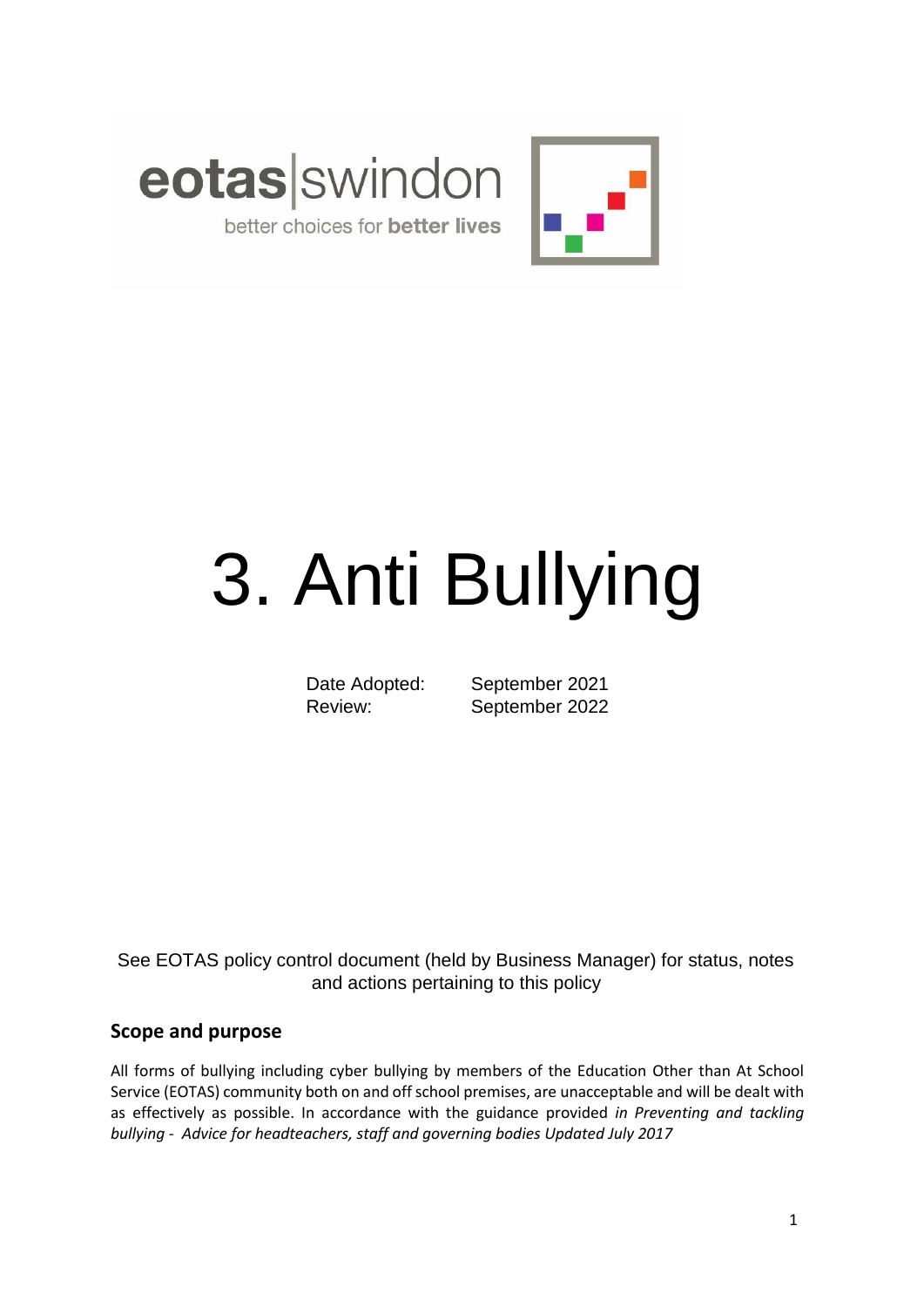# **Definition**

In EOTAS we work to these factors to identify bullying::

- Deliberate harmful behaviour
- Often repeated over a period of time
- Difficult for those being bullied to defend themselves

Bullying can take many forms, the nature of bullying may be:

- Physical -hitting, taking belongings, destroying property
- Verbal\* -name calling, insulting, racist remarks, threatening
- Indirect\* -spreading stories about someone, excluding someone from social groups

(\*This includes cyber bullying through social media and other electronic means)

Bullying can be based on any of the following things, the list is not exhaustive:

Race (Racism), religion or beliefs, culture or class, Gender (Sexism), Special Educational Needs or Disability, Appearance or health conditions. Related to home or other personal circumstances, Sexual orientation (Homophobic bullying), Gender Identity ( Transphobic bullying.)

## **EOTAS believes that:**

Every person has the right to be themselves and to be included in a safe and happy environment. Everyone at school is equal and should be treated with respect. We actively promote values of respect and equality and work to ensure that difference and diversity is celebrated. We want to enable our students to become responsible citizens and prepare them for life. These values reflect those that will be expected of them by society when they leave school and enter the world of work or further study.

We are committed to improving our approach to tackle bullying by regularly monitoring, reviewing and assessing the impact of our preventative measures.

- Bullying, including cyber bullying, is undesirable and unacceptable
- Bullying, including cyber bullying, is a problem to which solutions can be found
- Seeking help and openness are regarded as signs of strength not weakness
- All members of our community will be listened to and taken seriously
- Everyone has the right to enjoy and achieve in an atmosphere that is free from fear
- All of us have a responsibility to ensure that we do not abuse or bully others
- Children and young people should talk to an adult if they are worried about bullying, including cyber bullying, and have a right to expect that their concerns will be listened to and treated seriously
- We all have a duty to work together to protect vulnerable individuals from bullying, including cyber bullying, and other forms of abuse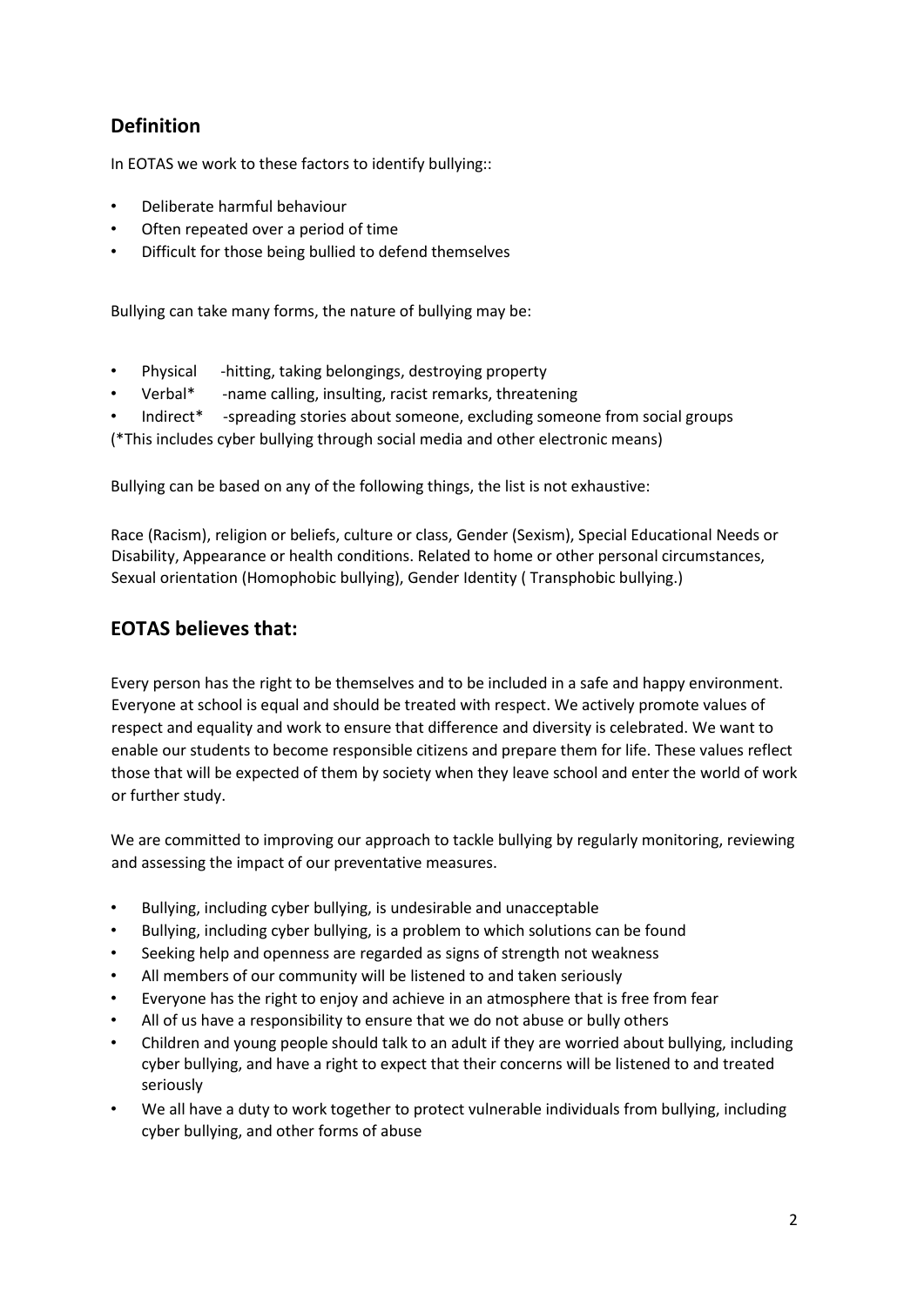## **To support effective anti-bullying processes EOTAS will:**

- Involve parents to ensure that they are clear that the school does not tolerate bullying and are aware of the procedures to follow if they believe that their child is being bullied.
- Involve pupils to ensure pupils understand the school's approach and are clear about the part they can play to prevent bullying, including when they find themselves as bystanders in person or on social media
- Share a student friendly Anti-bullying policy and review it regularly with young people to ensure it is understood.
- Regularly evaluate and update anti bullying approaches to take account of developments in technology, for instance updating 'acceptable use' policies for computers
- Openly discuss differences between people that could motivate bullying, such as religion, ethnicity, disability, gender or sexuality. Also children with different family situations, such as looked after children or those with caring responsibilities.
- Teach children that using any discriminatory language and the playing of music with discriminatory lyrics is unacceptable.
- Use specific organisations or resources to help with particular problems for example the Think You Know resources to combat cyber bullying.
- Work with other agencies and the wider community to tackle bullying that is happening outside school
- Make it easy for pupils to report bullying so that they are assured that they will be listened to and incidents acted on. Pupils should feel that they can report bullying which may have occurred outside school including cyber-bullying

## **Roles and responsibilities**

- All teachers and other staff within EOTAS provision should encourage an atmosphere/climate of mutual support, tolerance and an awareness of the effects of intimidation and bullying.
- Staff should be aware of modelling tolerant and supportive behaviour.
- Staff have a vital role to play as they are at the forefront of behaviour management and supporting children's sense of well-being. They have the closest knowledge of the children in their care, and should build up a relationship involving mutual support, trust and respect.
- Staff should be very vigilant. Although within EOTAS provision we have good staff pupil ratios which generally lead to greater awareness of bullying relationships, bullying is often secretive and hard to spot.
- Bullying should never be ignored but staff should employ discretion when dealing with bullying. Discussion with other members of staff in many cases will be sensible before action is taken. The Head should be consulted in serious cases. Staff will consider the following questions before making decisions regarding potential bullying and bullying incidents:
	- Has the incident with the same person or people occurred several times within a reasonably short period of time?
	- Is it a disagreement or the result of play which has got out of hand?
	- Is it a 'falling out of friends' matter?
	- Are you sure that the child has not had at least partial responsibility for the incident?
	- Can you recognise a pattern to the incidents?
	- Have you noticed any change in the child's behaviour?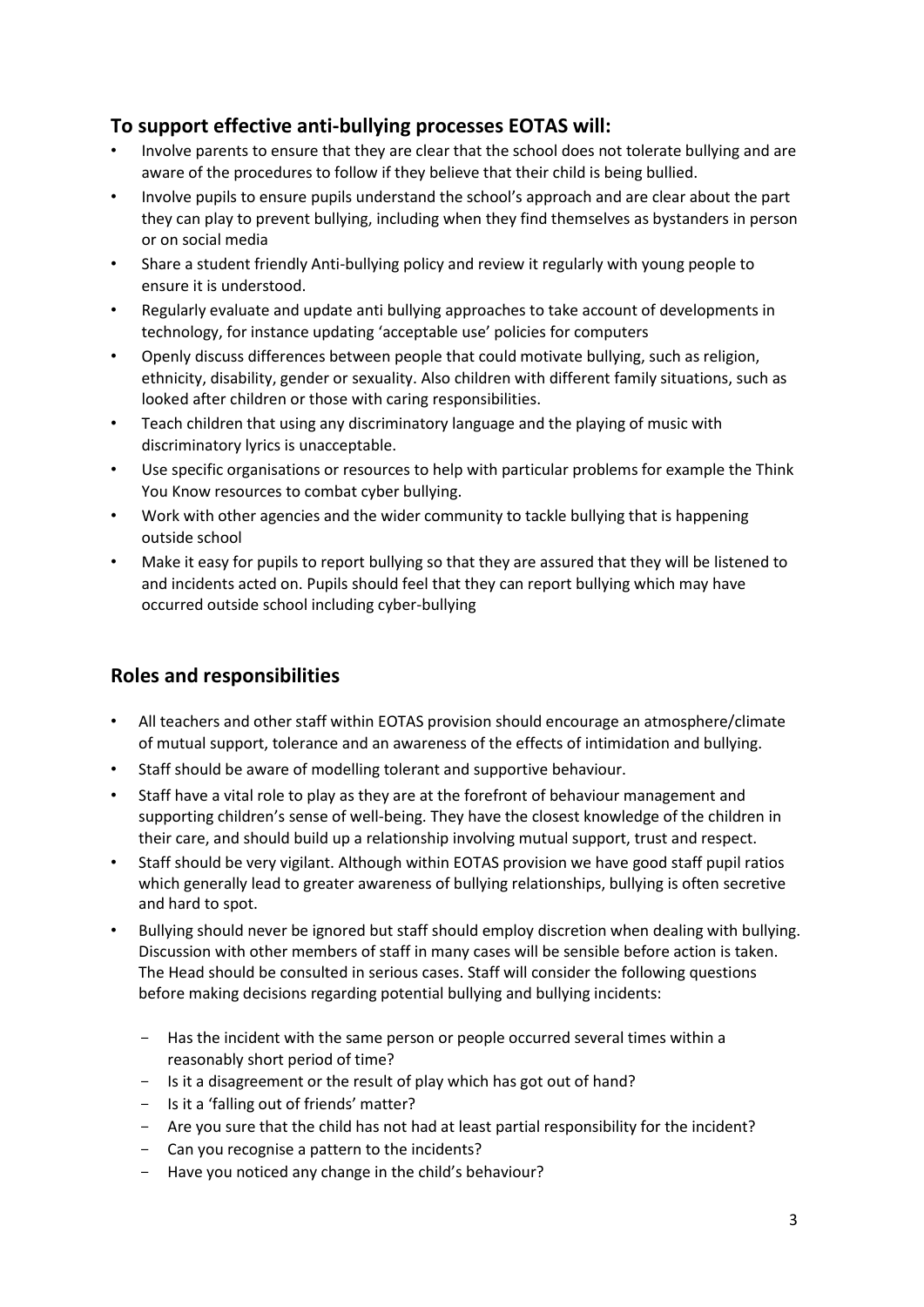- To support staff in dealing with bullying EOTAS will:
	- Maintain and develop effective listening systems for children, young people and staff
	- Equip all staff with the skills and information necessary to deal with incidents of bullying
	- Acknowledge the key role of every staff member in dealing with incidents of bullying
	- Ensure that all incidents of bullying, including cyber bullying, are recorded and appropriate use is made of the information, where appropriate sharing it with relevant organisations

## **Consequences**

EOTAS will deal with all bullying incidents with a combination of discipline and support **Support measures** 

EOTAS expects to support all involved by:

- Talking the incident through with all parties involved
- Supporting the person who has been bullied to express their feelings
- Supporting the person displaying the bullying behaviour to express their feelings
- Explore the use of Restorative Approaches
- Discussing strategies for making amends

#### **Disciplinary measures**

Pupils should be made aware that bullying will not be tolerated and although staff will endeavour to reconcile difficulties between pupils, serious bullying could lead to:

- Removal from lessons
- Referral to Child Protection Officer
- Contact and meetings with parents
- Fixed term exclusion
- Involvement of the police
- Review of placement

### **Links to other policies**

This policy should be read in conjunction with the following policies:

Behaviour Safeguarding and child protection E safety Young Carers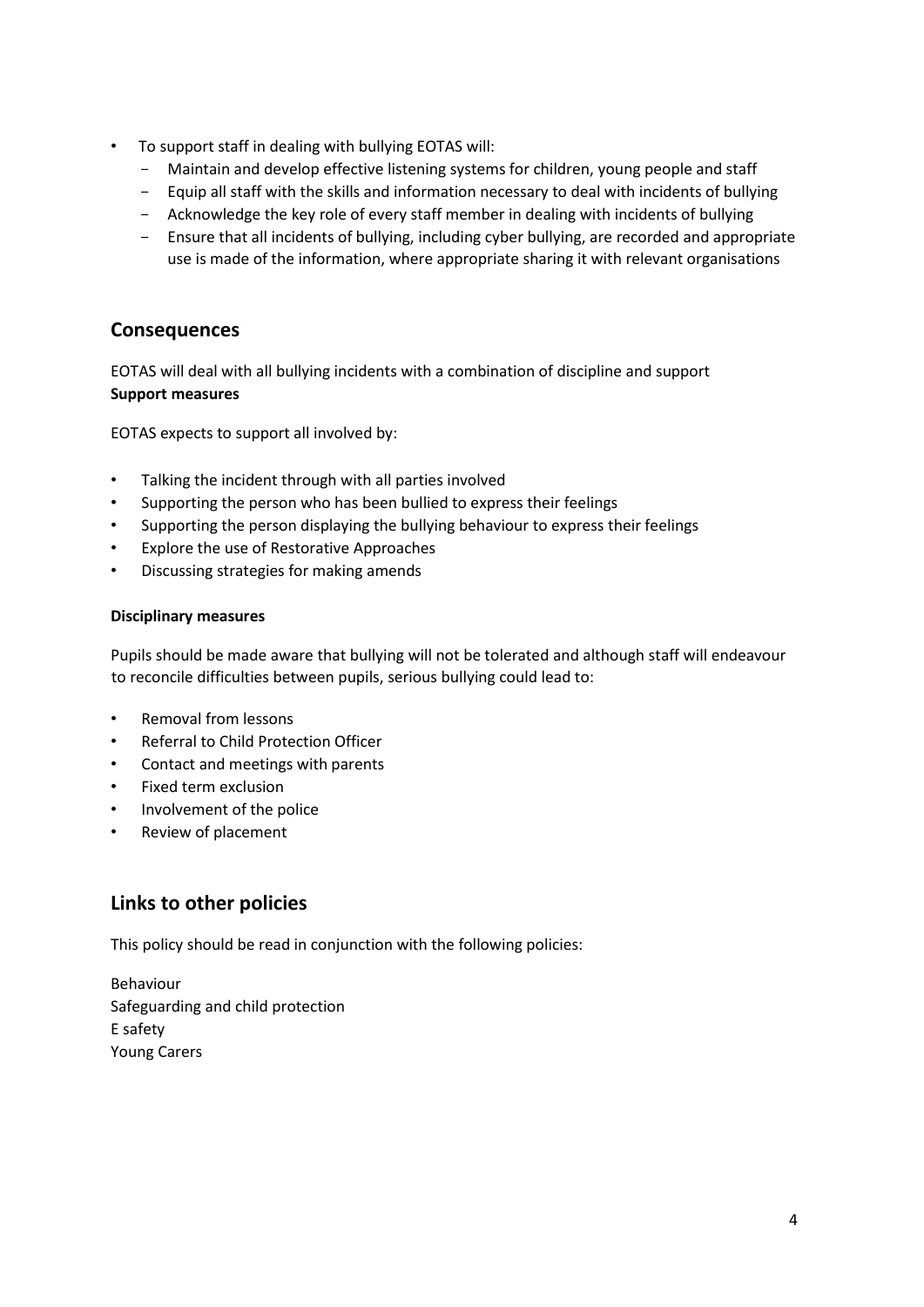# **Appendix 1: Student friendly Anti-bullying policy**

All forms of bullying behaviour are unacceptable. School is a place where every person has the right to be themselves and to be included in a safe and happy environment. Everyone at our school is equal and should be treated with respect.

# **What is bullying?**

Bullying is hurtful or unkind behaviour which is deliberate and repeated. Bullying can be done by one person or a groups of people towards another person or a group of people where the bully or bullies hold more power than those being bullied.

## **What does bullying look like?**

Bullying can be:

- Hitting or threatening to hit someone
- Physical contact with someone without their consent
- Calling someone names or spreading rumours or gossip about someone
- Stealing, hiding or damaging someone's property
- Deliberately ignoring someone or leaving them out
- Sending hurtful or unkind texts, emails or online messages to or about someone

Remember that bullying isn't just physical and it can happen inside or outside school. If someone is deliberately and repeatedly being hurtful or unkind towards you or someone else, whatever that looks like or whatever reason, it is bullying.

## **What kinds of bullying can happen?**

Bullying can be based on any of the following things:

- Race or ethnicity (racist bullying)
- Religion or belief
- Culture or family background
- Gender (sexist bullying)
- Sexual orientation (homophobic or biphobic bullying)
- Gender Identity (transphobic bullying)
- Special educational needs or disability
- Appearance or health condition
- Home or other personal situation

Not every type of bullying is on this list. If someone is deliberately and repeatedly being hurtful or unkind towards you, for whatever reason, that is bullying.